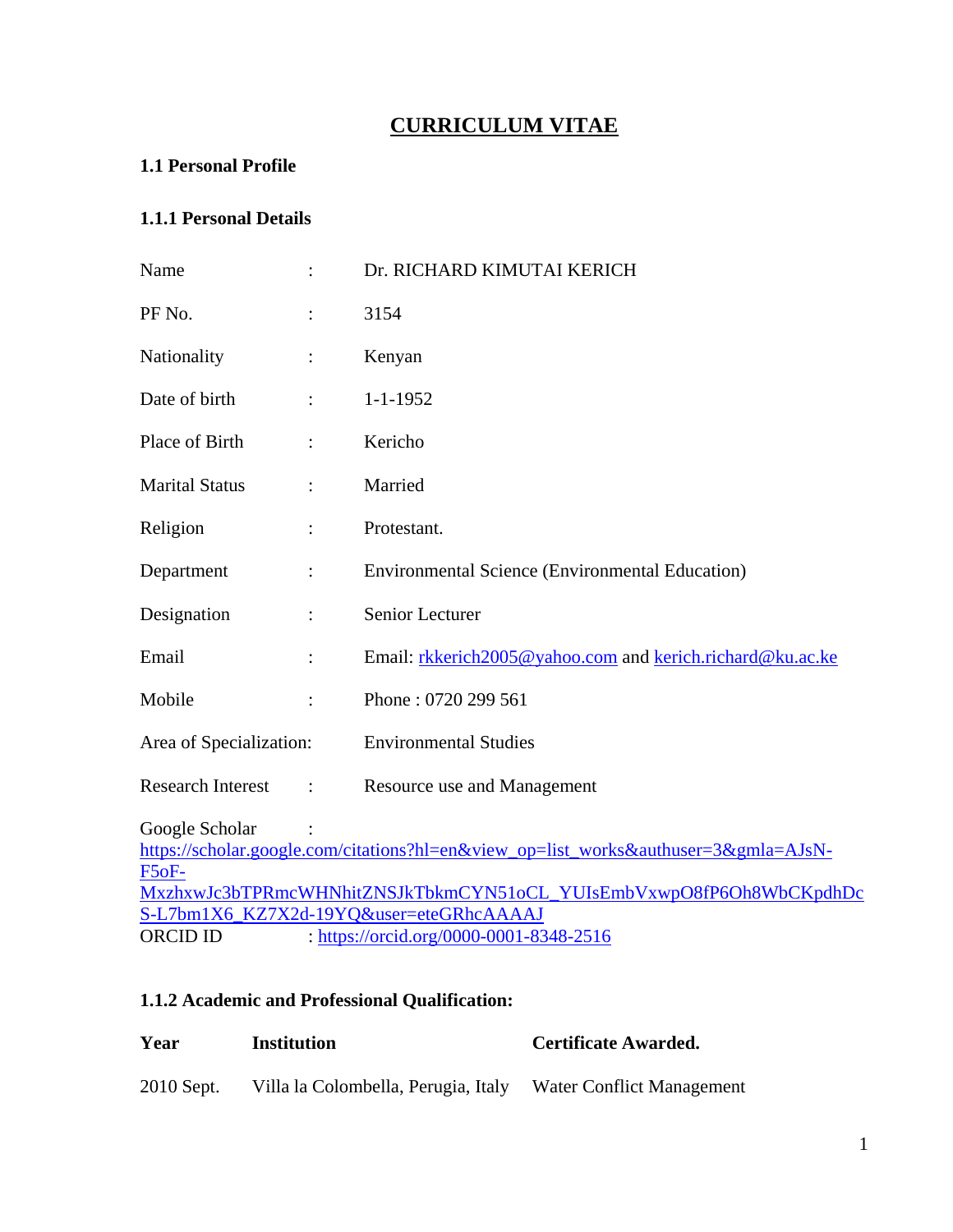| 1994              | Harare University, Zimbabwe                      | <b>Environmental Impact Assessment</b>          |
|-------------------|--------------------------------------------------|-------------------------------------------------|
| 1990<br>1987-1991 | Aberdeen University, U.K.<br>Kenyatta University | <b>Environmental Impact Assessment</b><br>Ph. D |
| 1980-1982         | University of Nairobi                            | M.Ed (Science Education)                        |
|                   | 1974 – 1977 University of Nairobi                | B.Ed. (Science)                                 |
| 1972-1973         | Kapsabet High School                             | <b>EAACE</b>                                    |
|                   | 1968 – 1971 Tenwek High School                   | EACE(Div.1)                                     |
| $1959 - 1967$     | Kabungut Primary School                          | <b>KPE</b>                                      |

# **1.1.3 Employment History**

- Currently Senior Lecturer Department of Environmental Science.
- $\div$  8<sup>th</sup> February 1994 to March 1999: Dean Faculty of Environmental Studies
- \* 8<sup>th</sup> September, 1993-March, 1996: Chairman Dept. of Environmental Science.
- $\div$  31<sup>st</sup> March 1993: Promoted to Senior Lecturer Dept. of Environmental Science
- $\div$  1st July 1988: Promoted to Lecturer.
- $\div$  1<sup>st</sup> October 1987: Promoted to Ass. Lecturer.
- $\cdot$  12<sup>th</sup> January 1987: Appointed as Tutorial Fellow by Kenyatta University.
- \* 1983-1986: Science Education Tutor Kericho Teachers Training College.
- 1979-1980: Biology Teacher in Longisa Secondary School Bomet District.
- 1977-1979: Biology Teacher at Michinda Secondary School, Elburgon.

#### 1.1.4 Achievement

- Supervised over 41 Masters Students project and 8 PhD.
- Attended over 30 International/ national Workshops and Seminars
- Have had a long teaching experience i.e High School, Middle College training and University (Total of 42 years)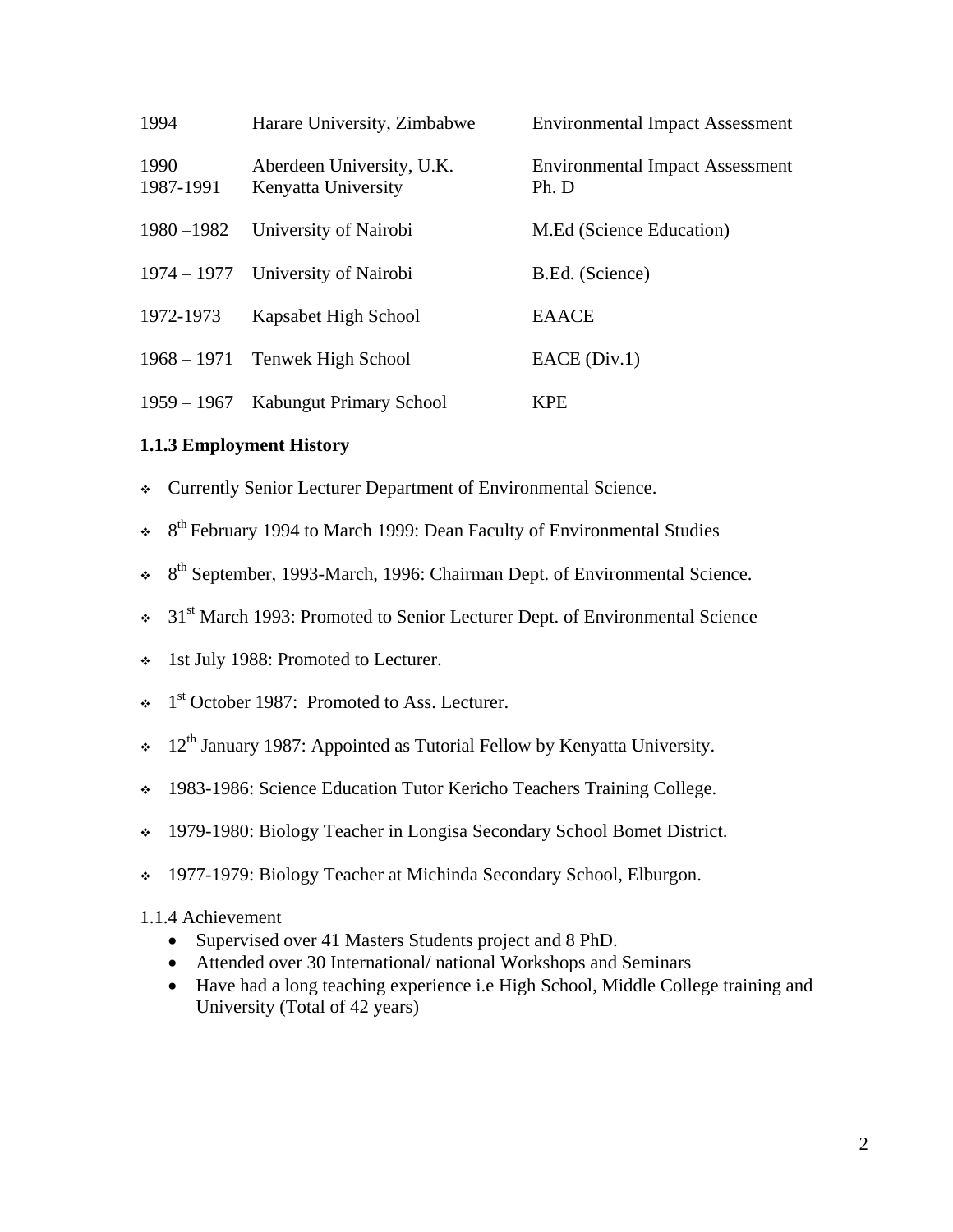# **1.2 : Publications**

# **1.2.1 : Referred Journals**

- Mputhia J and Kerich R.(2019)Environmental Impact Assessment (EIA) Before Implementing the Technological Interventions to Reduce Incidences of Drought Related Human Diseases in Yatta District in Kenya, 2013.**Journal of Enterpreneurship and Project Management** Vol. 3, Issue 5, Page 57 – 78, November 2019 Email: [info@strafordjournals.org](mailto:info@strafordjournals.org) ISSN: 2616-8464
- Kerich R and Mabonga E. (2018) Adaptation Mechanisms and Soping Strategies to The Effects of Climate Variability on Maize yield and its Implication on Nursing and Health Care. Focus: Matungulu west, Machakos, Kenya. **Archives of Nursing and Health Care Research.: ANHCR-107**
- Mithamo Mw., Kerich R.K and Kimemia J.K , (2017), Impact of Intercropping Coffee with fruit trees on soil nutrients and Coffee yields, **International Journal of Ecology and Viticulture** Volume 4 (7) P.P 222 – 227
- Mabonga E.S., Manguriu D.G, Kerich R.K and Nakokonya G.M (2017) Adaptation Mechanisms and coping strategies to the effect of climate variability on maize yield with focus on Matungulu West, Machakos County, Kenya, **Imperial Journal of Interdisciplinary Research** Vol. 3 Issue 7PP 721 – 727
- Mwangi, A.M, Kerich R, Aloo T .C.,2017 Fish Traders' Demographic Factors and their effect on the Environemntal Situation of the Fish Market: International Journal of Environmental Sciences.
- Mwangi A. M, Kerich R, Aloo T .C.,,2016 : Trader's Fish Handling Practices, Perceptions on Environmental Management and Level of Awareness on Government's Sanitation Guidelines in Gikomba Market, Nairobi: American Journal of Environmental Studies.
- Koskey N.C, Koske J.K.A and Kerich R.K A (2014), Assesing Women Domestic Chores and Vulnerability to Climate Variability in Chepseon Sub county, Nakuru County, Kenya, **International Journal of Humanities and Social Science**, Vol 4, Nov 7, 2014.
- Mithinji M., and Kerich R.K, (2007) Indigenous Environmental Knowledge for Sustainable Development **UNESCO, NAIROBI, KENYA.**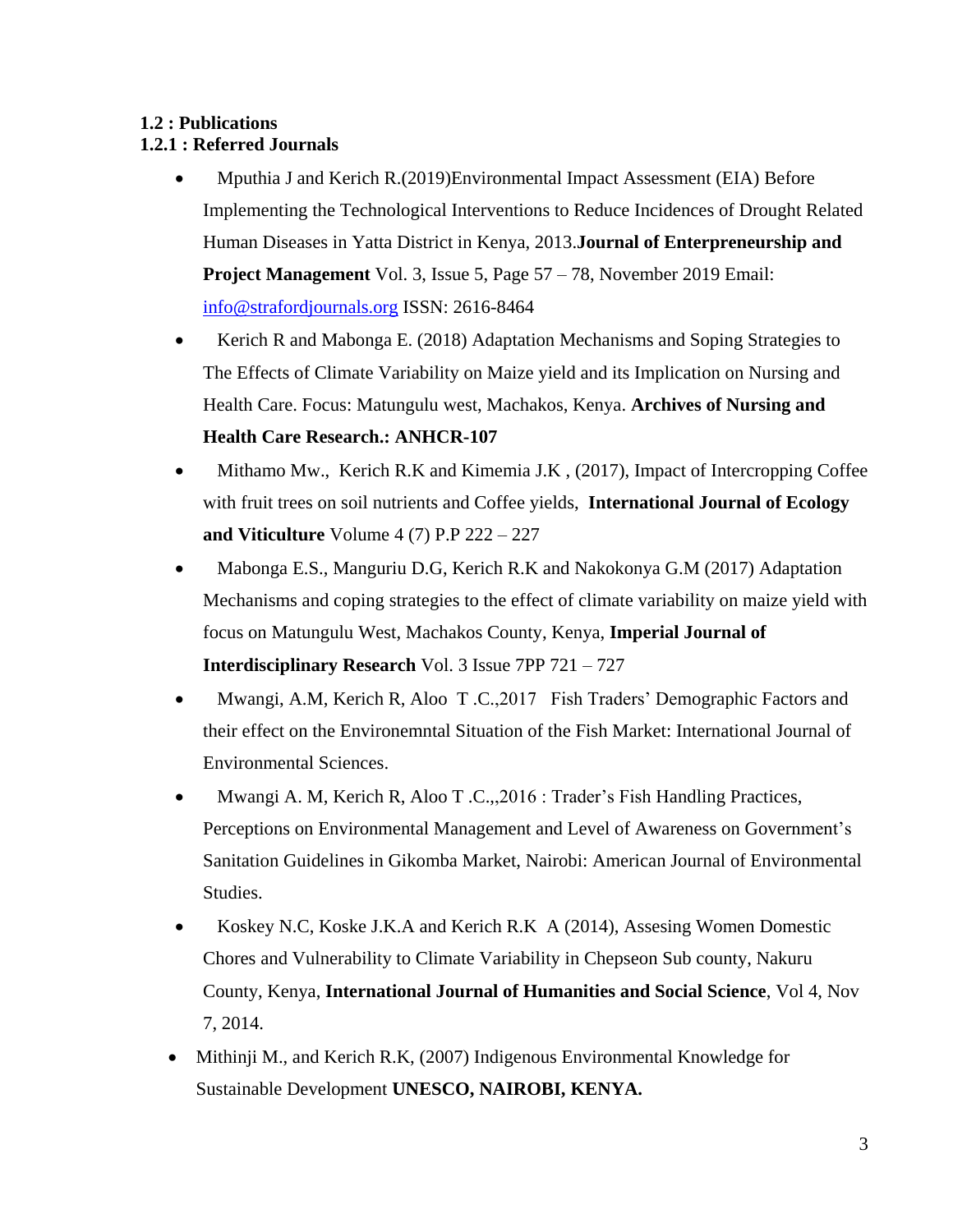- Kerich R. K, 2002, Cooperation in the Nile Water Resource Management as an antidote to potential trans boundary conflicts in East and North African countries: Challenges and opportunities, **UNESCO**, NAIROBI, KENYA
- Kerich R.K., 1996, Sustainable Exploitation of natural resources in East Africa. Published by: **Soil Science Society of East Africa**.

# **1.2.2 Book Chapters:**

- Ndaruga A.M and Kerich R.K,2007,*Environmental philosophy, Education and sustainable Development* Waswa F., Otor S., Olukoye G. and Mugendi D, (Eds) "Environment and Sustainable Development": A guide for Higher Education in Kenya Vol 2, School of Environmental Studies Kenyatta University, Nairobi.
- Kerich R. K. et al 2007 *Mainstreaming Environment and sustainability in public perception; challenges for Tertiary Education* Waswa F., Otor S., Olukoye G. and Mugendi D, (Eds) "Environment and Sustainable Development": A guide for Higher Education in Kenya Vol 2, School of Environmental Studies Kenyatta University, Nairobi.

# **1.2.3: Refereed Learning Modules**

- i) Kerich R.K, Statistics for Environmental Health, Published by Institute of Open Learning, Kenyatta University
- ii) Kerich et al, Mainstreaming Environment and Sustainability in to University Programmes in Africa.
- iii) Kerich R.K. *et al* (1995) Guidelines for development of environment, population and

Development. (EPD) in Africa South of Sahara **UNESCO, DAKAR**.

# **1.2.4: Reviewed Conference Papers**

- Kerich R.K, 1996, "Sustainable exploitation of natural resources in East Africa" presented in 1996 at Sports Arm's Hotel Nanyuki in soil science conference.
- Kerich R.K, 2003 Relevance of Environment Health Curriculum in East Africa. Presented at Kenyatta University, at UNICEF's International Seminar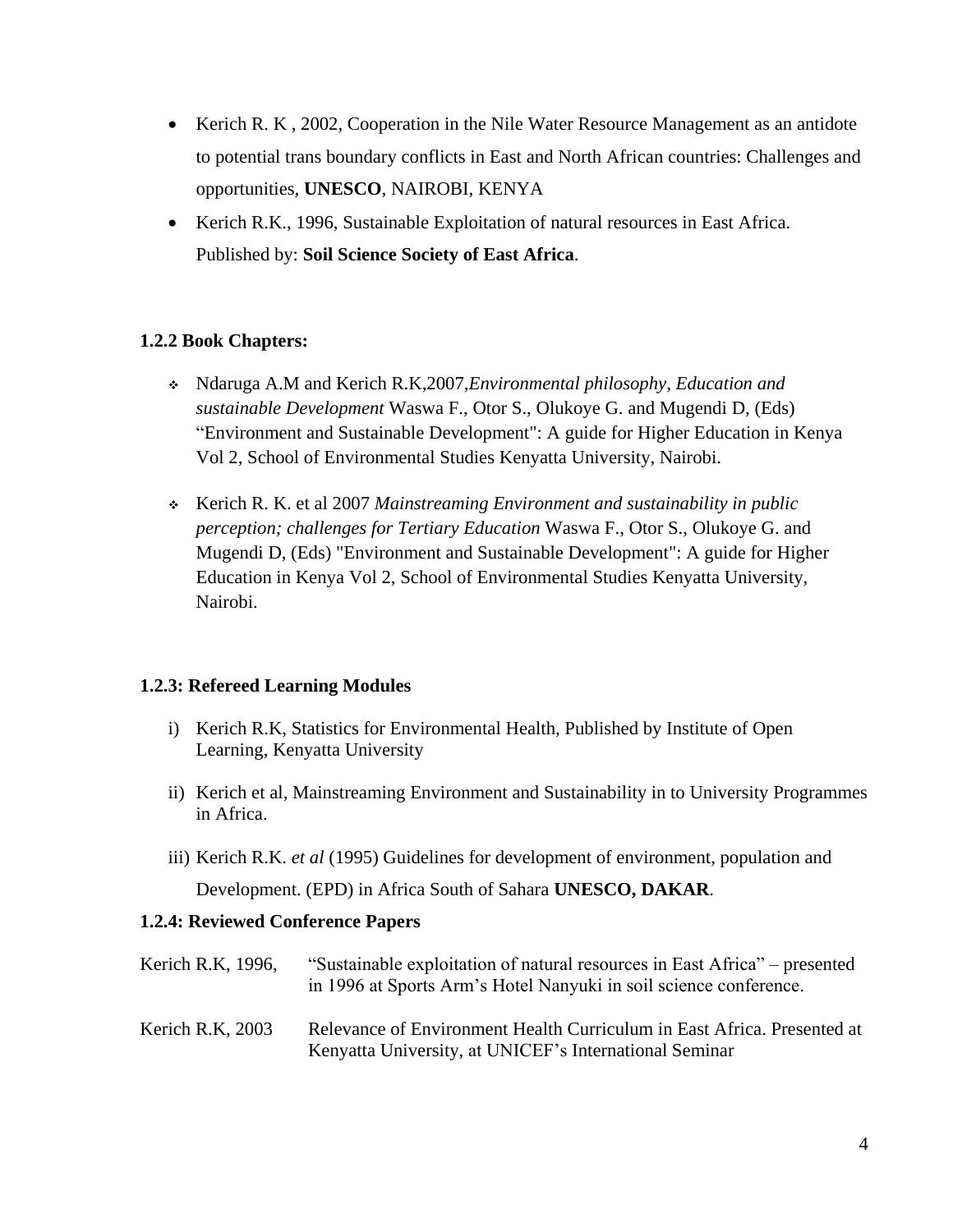Kerich R. K, 2002, Cooperation in the Nile Water Resource management as an antidote to potential trans boundary conflicts in East and North Africa countries: Challenges and opportunities. Presented in Deift – Netherlands on  $20<sup>th</sup>$ November, 2002

#### **1.2.5 : Consultancy and Project Reports**

Have undertaken Environmental Impact Studies /Audits and prepared project reports for:

- i) Tenwek Mission Hospital
- ii) Kenya Science Teacher's College
- iii) Marsabit District Water Pan project
- iv) SOTTEG Tea growers Filling Station
- v) Ndarawetta Girl's School water borehole
- vi) Korokwony Maize Millers, Bomet
- vii)Burgei Housing Project Bomet
- viii) Mogoywet Apartments Project, Bomet

#### **1.2.6 : Non-Reviewed Conference Papers:**

- i) "Role of wildlife clubs of Kenya in conservation of indignations forests Read at Nairobi regional wildlife clubs of Kenya seminar held on  $25<sup>th</sup>$  February 1995
- ii) " Effect of Human Activities on the Environment" Read in French Cultural Center Seminar organized by French Embassy in Nairobi on March  $17<sup>th</sup>$ , 1994
- iii) " Evaluation in Education" Read at Secondary Schools Head Association held at Sotik pastoral Center on May 11 1994
- iv) "Impact of Science and Maths Teaching in Secondary School Education in Kenya. Presented during the opening ceremony for Bomet District Secondary schools Science and Maths training conference on  $24<sup>th</sup>$  August, 2004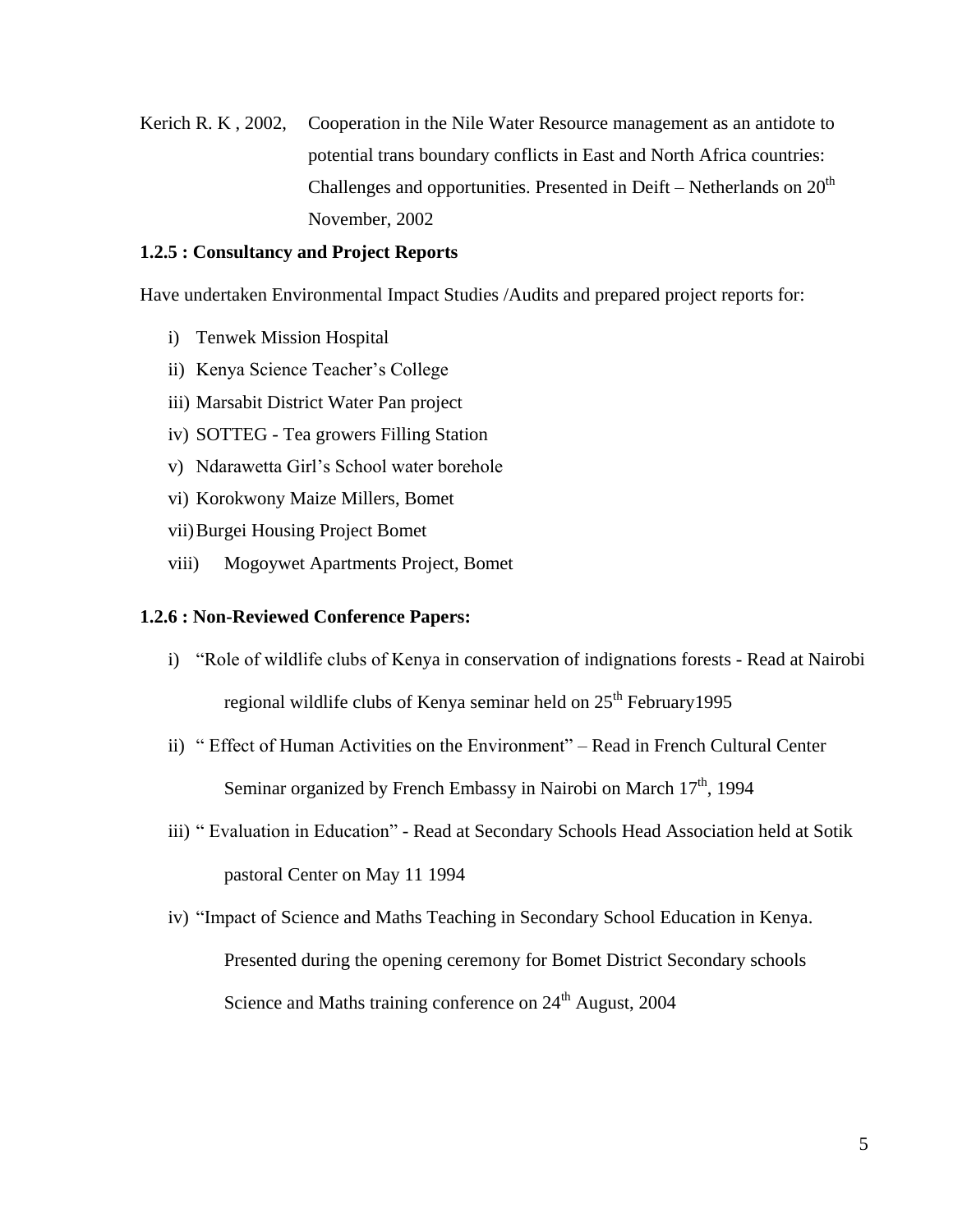## **1.2.7 : Conference/Exhibitions**

• Participated in "World Environment Day" Exhibitions held on  $5<sup>th</sup>$  June, 2001 for the day's celebration.

## **1.2.8 : Other Publications**

Awour V.O and Kerich R.K, Education training technology Management for Water Sector in Kenya: some Pertinent Issues.

## **1.2.9 : Editorship of a book or conference Proceedings.**

 Appointed a facilitator in African Social Studies and Environment Programme (ASSEP) and DSE's Workshop held in Moshi, Tanzania from June  $10^{th} - 12^{th}$  2014. Purpose was to collect the views of the participants and then edit the book "**Environmental Education Source Book**" to be used in tertiary level education.

## **1.2.10 : Scholarly Presentation at Conference**

"Adaptation Mechanisms and Coping Strategies to the effects of Climate Variability on Maize yield and its Implication on Nursing and Health Care: the case study of Matungulu West Machakos County, Kenya" presented in 26<sup>th</sup> World Nursing Care Congress at Osaka Japan held on  $21<sup>st</sup> - 23<sup>rd</sup>$  May, 2018

#### **1.2.11 : Conferences and Seminars/Workshops Attended**

- 2019:  $1<sup>st</sup>$  Education for Sustainable Development Conference held on  $21<sup>st</sup> 23<sup>rd</sup>$  Feb, 2019 at Hospital Hill Primary School
- 2019: Attended and Participated in Biothics Training Workshop offered by CBEC-KEMRI Biothics Initiative held on Feb  $20^{th} - 22^{nd}$ , 2019 at Kenyatta University KUCC
- 2018: Environmental Educators and Trainers Meeting / Conference Representing Kenyatta University held on  $17<sup>th</sup>$  July, 2018, at Boma Hotel – Nairobi.
- 2018: Attended the  $26^{th}$  World Nursing Care Conference held on  $21^{st} 23^{rd}$  May, 2018 at Osaka Japan.
- 2010: "Water Conflict Management Conference" held in Villa la Colombella, Perugia, Italy between  $20^{th}$  and  $24^{th}$  Sept, 2010.
- 2010: "Climate Change, Water Resources and Coastal Zones Management in Africa" held in Cotonou – Benin between  $13<sup>th</sup>$  and  $18<sup>th</sup>$  February, 2010 at Nairobi, Kenya.
- 2006: Nile Basin Environmental Education Lecturer's regional Training Workshop held on  $10^{th}$  $-13<sup>th</sup>$  may 2006 at Nairobi Kenya.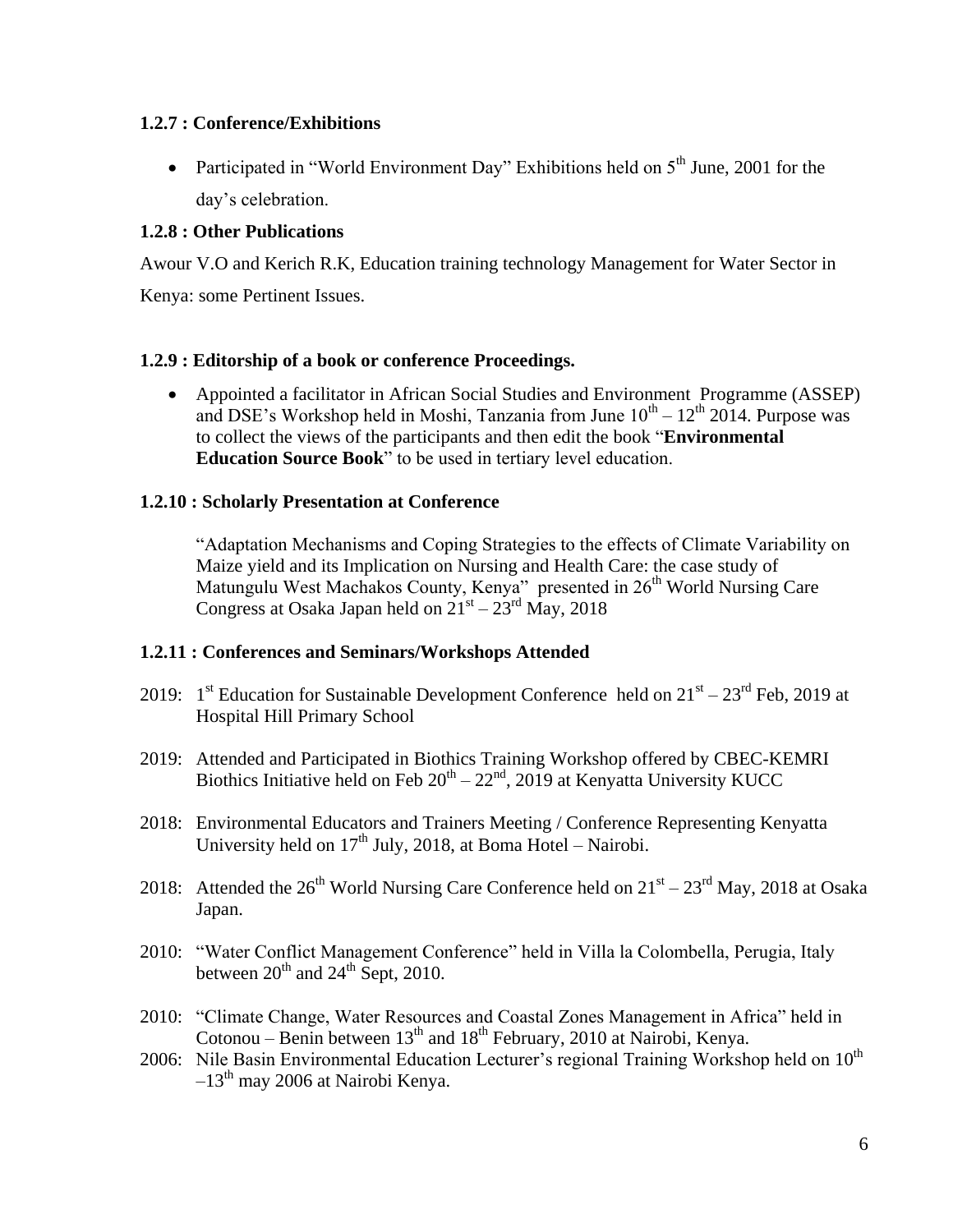- 2006: UNEP,SADC, REEP, Educate the educators ESD Innovation Training course for University leaders on Mainstreaming Environment and sustainability into University Programmes, held on  $3<sup>rd</sup> - 13<sup>th</sup>$  may 2006 at Nairobi. Kenya.
- 2006: International conferences on "Water, security and Hydrological Extremes: Towards sustainable development in Africa", held on  $27<sup>th</sup>$  Feb.  $-2<sup>nd</sup>$  March 2006 at Abuja – Nigeria
- 2005: UNEP, SADC, AAU consultative meeting on mainstreaming of Environmental and sustainability into university programmes held on  $23^{rd} - 25^{th}$  Nov. 2005 at Howick – South Africa.
- 2005: UNESCO regional workshop on Kenya National Commission to the UNESCO held in Sun and Sand Hotel Mombasa. April 2005
- 2004: National Workshop on Development of Action Plan for the implementation of 1972. Convention of World heritage Jan  $21<sup>st</sup>$  2004 at Six eighty Hotel Nairobi, Kenya.
- 2003: Kenya Uganda Stakeholders consultation meeting on proposed Mt. Elgon Transboundary biosphere reserve,  $11<sup>th</sup> - 13<sup>th</sup>$  November, 2003 Sirikwo Hotel, Nairobi, Kenya.
- 2003: UNESCO's  $32<sup>nd</sup>$  General Conference 1<sup>st</sup> October 14<sup>th</sup> October 2003 Paris, France.
- 2003: Cleaner production, sustainable consumption and multilateral Agreement Training Workshop – Milimani Hotel, Nairobi,  $4^{\text{th}} - 5^{\text{th}}$  June 2003.
- 2002: National Chemical Profile's and persistent Organic Pollutants' inventory seminars  $26<sup>th</sup>$   $28<sup>th</sup>$  November 2002 at Utalii Hotel, Nairobi (Chaired a session)
- 2002: "From conflicts to Co-operation in International Water Resources Management" Workshop held at Delft. – The Netherlands on  $19^{th} - 22^{nd}$  November 2002.
- 2002: Stockholm Convention of Persistent Organic Pollutants stakeholders' workshop by MEHR,  $26^{th} - 27^{th}$  June 2002 at Lake Baringo lodge.
- 1997: Kenya's Delegation of the 19<sup>th</sup> Session of the Governing Council of UNEP  $27<sup>th</sup>$  January 7<sup>th</sup> February 1997 UNEPH/Q. Girigiri, Nairobi.
- 1997: National Environmental management  $28<sup>th</sup> 29<sup>th</sup>$  January 1997. K.C.C.T., Mbagathi, Nairobi.
- 1996: Institutional Framework Study for Environmental management Seminar  $16<sup>th</sup>$  September 1996. K.C.B Training College, Karen, Nairobi.
- 1996: Soil Science Society of East Africa, conference on sustainable development 19-23 August 1996. Nanyuki, Kenya.
- 1996: East Africa Environmental Network Annual Conference on sustainable development and social concerns in Eastern Africa. National Museums of Kenya, Nairobi 24-25 may, 1996.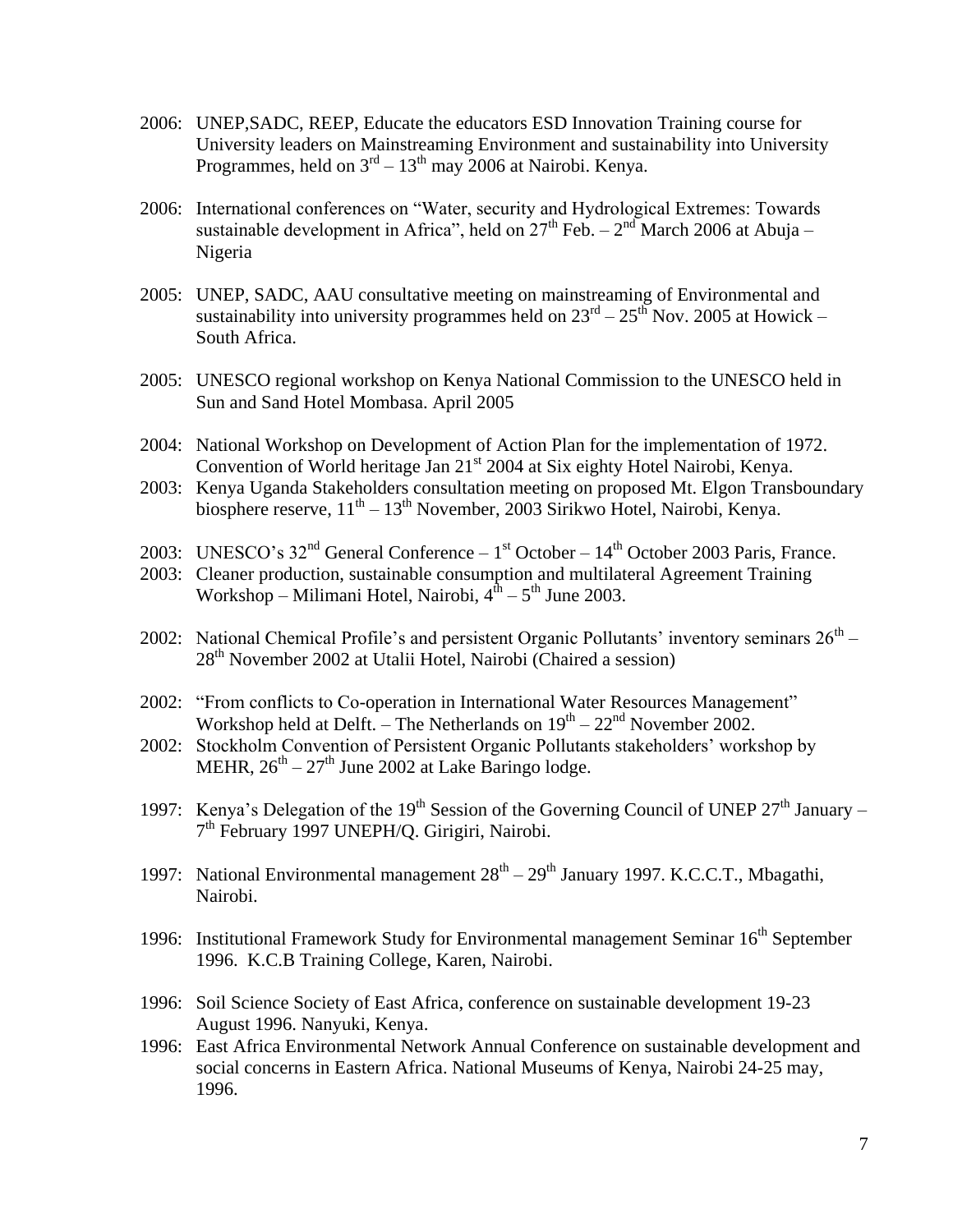- 1995: Organization of Social Sciences research in East Africa Seminars 7-8 August 1995. KESI, Nairobi.
- 1995: UNEP's Environmental Management seminars 6-24 November 1995. UNEP. H/Q, Girigiri, Nairobi.
- 1995: UNESCO regional Workshop on Environment, Population and Development may 22-26, 1995. Dakar, Senegal
- 1994: Environmental Impact Assessment Training Course  $21<sup>st</sup> 28<sup>th</sup>$  June 1994. Harare, Zimbabwe.
- 1994: WHO's Environmental Impact Assessment Seminar  $13<sup>th</sup> 28<sup>th</sup>$  August 1990. Aberdeen, Scotland, U.K.
- 1990: World Bank Workshop on land Management and local participation  $21^{st} 27^{th}$  June 1990. Copenhagen, Denmark.
- 1990: Kenya Forestry Master Plan 17<sup>th</sup> January 1990, Jacaranda Hotel, Nairobi.

#### **1.3 Quality of Teaching, Learning and Mentorship**

#### **1.3.1Students' Evaluation**

Evaluation by students and awarded grade A as shown in attached evaluation document:

ESU 800 – 96% ESU 302 - 93% EED 200 – 89%

#### **1.3.2 Training in Higher Education**

- i) Undertook training on Teaching Methodology offered at Kenyatta University between  $28<sup>th</sup>$  May and  $14<sup>th</sup>$  2013 by Director CTEE
- ii) Participated in Bioethics Training offered by CBEC KEMRI, Bioethics training initiative (CK-BTI)for Kenyatta University Ethics review Committee (KUERC)members on Feb.  $20^{th} - 22^{nd}$ , 2019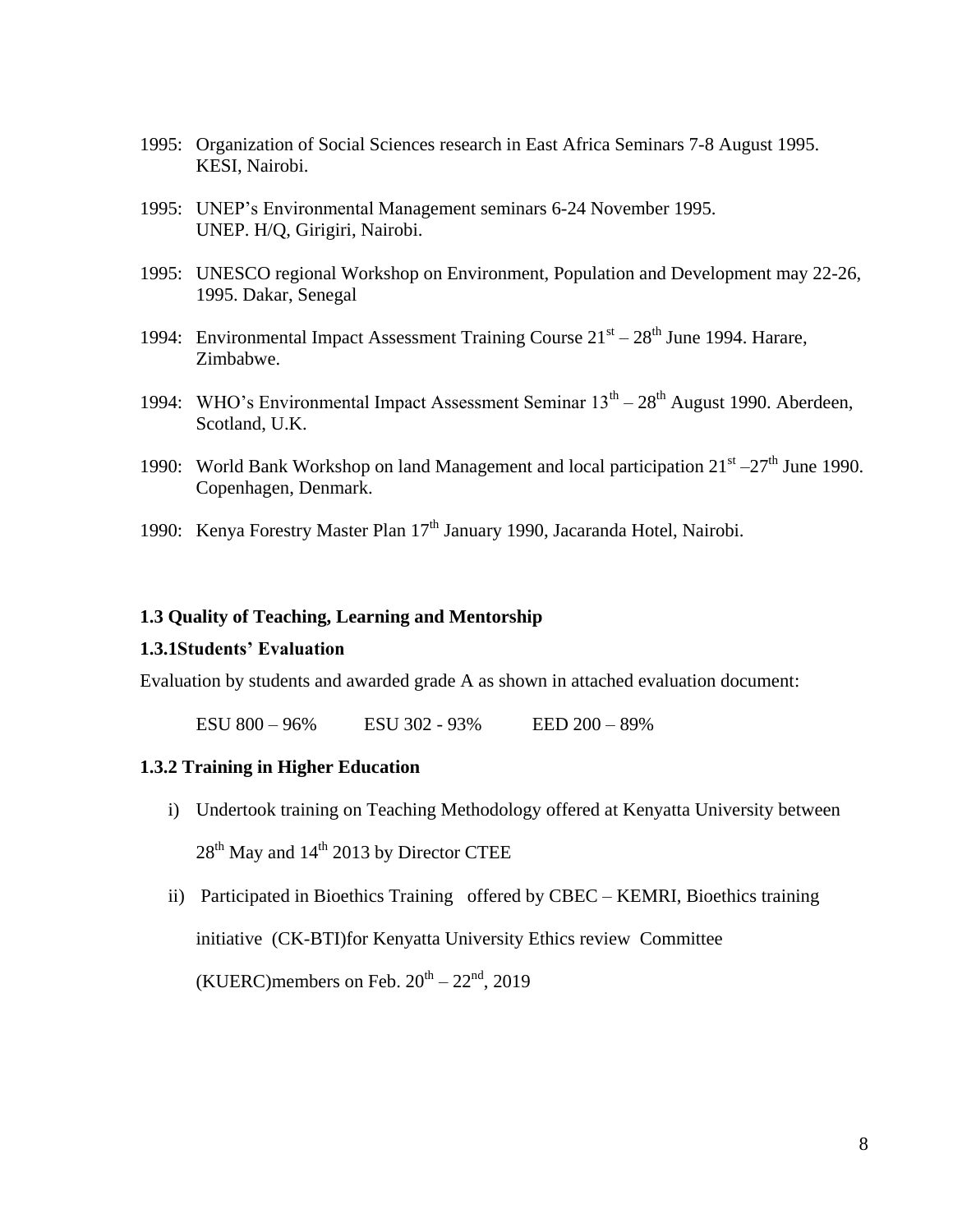## **13.3 Ongoing Supervision**

#### **(i) Ongoing Masters Supervision**

- Muthiga Oscar Kimathi, Reg. No. N50/CTY/PT/30819/15
- Patricia Mambo, Reg. No. N50/28924/13
- Joseph Nzioki Kiilu Reg. No. N50/CTY/PT/21553/10

## **(ii) Ongoing PhD.**

- Solomon Mangira Reg. No. 85/29064/13
- Gitau D. Ndichu Reg. No. N85/30636/15

## **1.3.4 Completed Supervision**

#### **1.3.4.1 Masters**

- 1) Mutai C.G, (2019) M.Env.S Barriers to implementation of Environmental Education in Molo Sub-county of Nakuru County, Kenya
- 2) Ngota V. N, (2019) M.Env.S Role of Education for Sustainable Development in Enhancing Sustainability Awareness among learnes in Secondary Schools in Nairobi County, Kenya
- 3) Sharamo U.E, (2018) M.Env.S Effects of Climate Variability on water and pasture availability in Turbi Division of Marsabit County, Kenya
- 4) Chepkosgei E. (2017) Climate Change Awareness level among School Pupils: A case study of Kibra Area in Nairobi City County, Kenya.
- 5) Eury S. M, (2017) M.Env.S Effects of Climatic Variability on maize yield in Matungulu West, Machakos County, Kenya.
- 6) Mwangi A. M, (2016) Influence of fish Trade activities on the environment in Gikomba fish market, Nairobi county, Kenya.
- 7) Chepkwony L. K, (2015) Farmers' Awareness of climate variability and Adaptation in Kericho County, Kenya.
- 8) Ngugi M. W, (2015), Mechanisms of coping with Recurrent Droughts : A case of Livestock farmers in Muranga South sub-county, Muramg'a county, Kenya.
- 9) Chepkorir E., (2015), Impact of climate variability on selected Kipsigis Sacred plant species in Belgut Division, Kericho county, Kenya.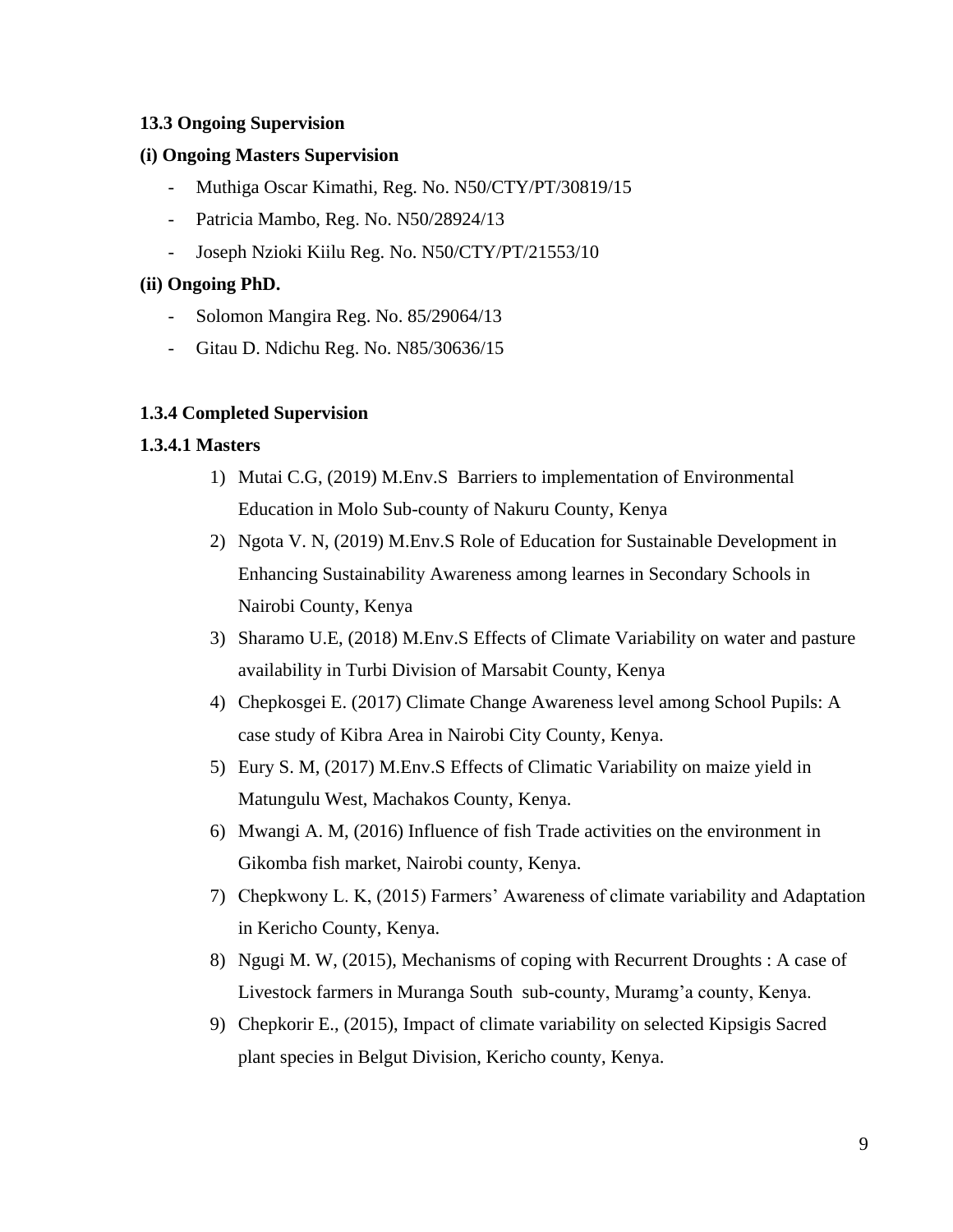- 10) Mithamo M.W, (2014) Impact of coffee intercropping with perennial fruit trees and micro climatic factors, carbon assimilation and carbon sequestration
- 11)Joseph S. M. (2013) M.Env.S The impact of captive wildlife facilities in provision of conservation: A case of the Nairobi Safari walk, Nairobi, Kenya.
- 12) Kagwiria T. R, (2013) M.Env.S The impact of communication of water quality information on awareness creation within primary schools in Nakuru Municipality.
- 13) Githinji M.I (2013) M.Env.S Roles and attitudes of schools on school environment management plans in Kajiado county
- 14) Koskey N. C, (2013) M.Env.S Assesing women domestic chores and vulnerability to climate variability in Chepseon sub-location, Nakuru county, Kenya
- 15) Githuu G.N, (2013) M.sc contribution of conservation education centres towards sustainable environmental awareness in schools, a case of Giraffe Centre, Nairobi county, Kenya
- 16) Gitau D. N, (2013) M.Env.S Impact of drought on primary schools learning in Laikipia West District of Laikipia county, Kenya
- 17) Chege J.M, (2012) M.Env.S impact of farmers knowledge, attitude land use practices on conservation status of Hindes Babbler (Turdoides Hindei) in Mukurweinin Valley, Nyeri county, Kenya.
- 18) Muragaru J.M, Assesment of Trophic levels of lake Naivasha, Kenya
- 19) Maina H.N, (2012) M.Env.S Factors factors influencing primary school pupils attitude and awareness in solid waste management in Laikipia East District, Laikipia County, Kenya.
- 20) Irungu Sarah Wachuka (2010) M.Env.S Factors affecting Aloe propagation and cultivation in Kieni west District, Kenya
- 21) Nganga N.N (2010)M.Sc challenges and opportunities of teaching Environmental education in secondary schools in Kenya, A case of Ruiru District.
- 22) Langat B.C (2008) M.Env.S Physico-chemical conditions of a tropical river receiving farmers run off and tea factory effluents. The case of Kipsonoi in Bureti district, Kenya
- 23) Mutisya D.K (2008) The impact of irrigated agriculture on water quality of kongoni and Sirimon rivers of Ewaso Nyiro North Basin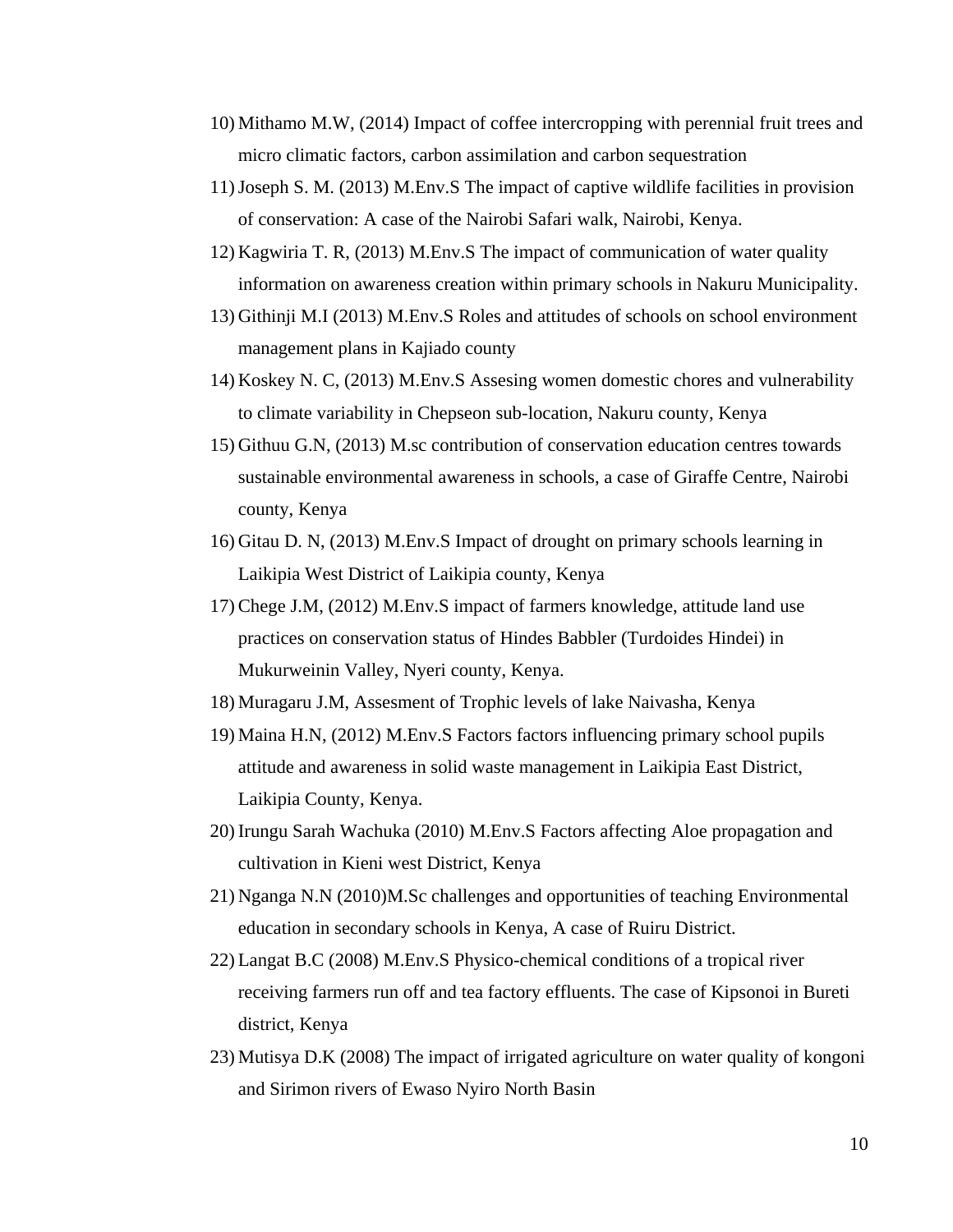- 24) Miheso R.L (2008) M.Env.S effects of pollution on the motoine river dams, Nairobi, Kenya
- 25) Waturu M.W (2007) M.Sc. sustainability of water Hyacinth (Eichhornia crassipes), as a substrate for edible mushroom production
- 26) Bisia D.K (2006) M.Env.S Effects of Traditional Harvesting Techniques on the growing stock of Rhizophora mucronata and (eriops tagal) in Lamu mangrove Forest, Kenya.
- 27) Wangui P.W, (2006) M.Sc Deterination of Generation rates, patters and disposal methods of motor vehicle engine waste oil, Nairobi, Kenya
- 28) Ogolla P.F (1998) M.Env.S Surface water resources in Yatta Division: Accesibility, Variations, Utilization and Conservation aspects.
- 29) Ombaba L.M, (1998) M.Env.S (1998) M.Env.S The use of Indigenous Tree Species in Agroforestry system in Kisii District, Kenya
- 30) Girma H. (1998) M.Env.S Influence of Hedgegrow Species in relative abundance of Arthropods in Agroforestry systems
- 31) Masese J.B, (1997) M.Env.S implication of human perception on conservation of Sironga and Kianginda Wetlands in Kenya.
- 32) Anami A. K, (1992) M.Ed. Environmental implications of utilization of Rural Domestic Energy, The case study of Sabatia Division, Kagamega District
- 33) Misoi A. (1991) M.Ed. Awareness of the need for environmental conservation among primary school G.H.C Teachers in selected schools in Ndanai Division, Kericho District, Kenya
- 34) Keiru F.W. (1991) M.Ed. A survey of environmental awareness amongst standard seven pupils in selected primary schools in Lari Division, Kiambu District, Kenya
- 35) Kawa M.O, (1991) M.Ed. a survey of the approaches used in teaching of Environmental Education in Kisumu municipality
- 36) Aluku M. (1990) Awareness of environmental problems in Kenya among primary school teachers of Amukura Division, Busia District
- 37) Karembu M.G (1990) M.Ed. pesticide use and misuse by small scale farmers in Kiambu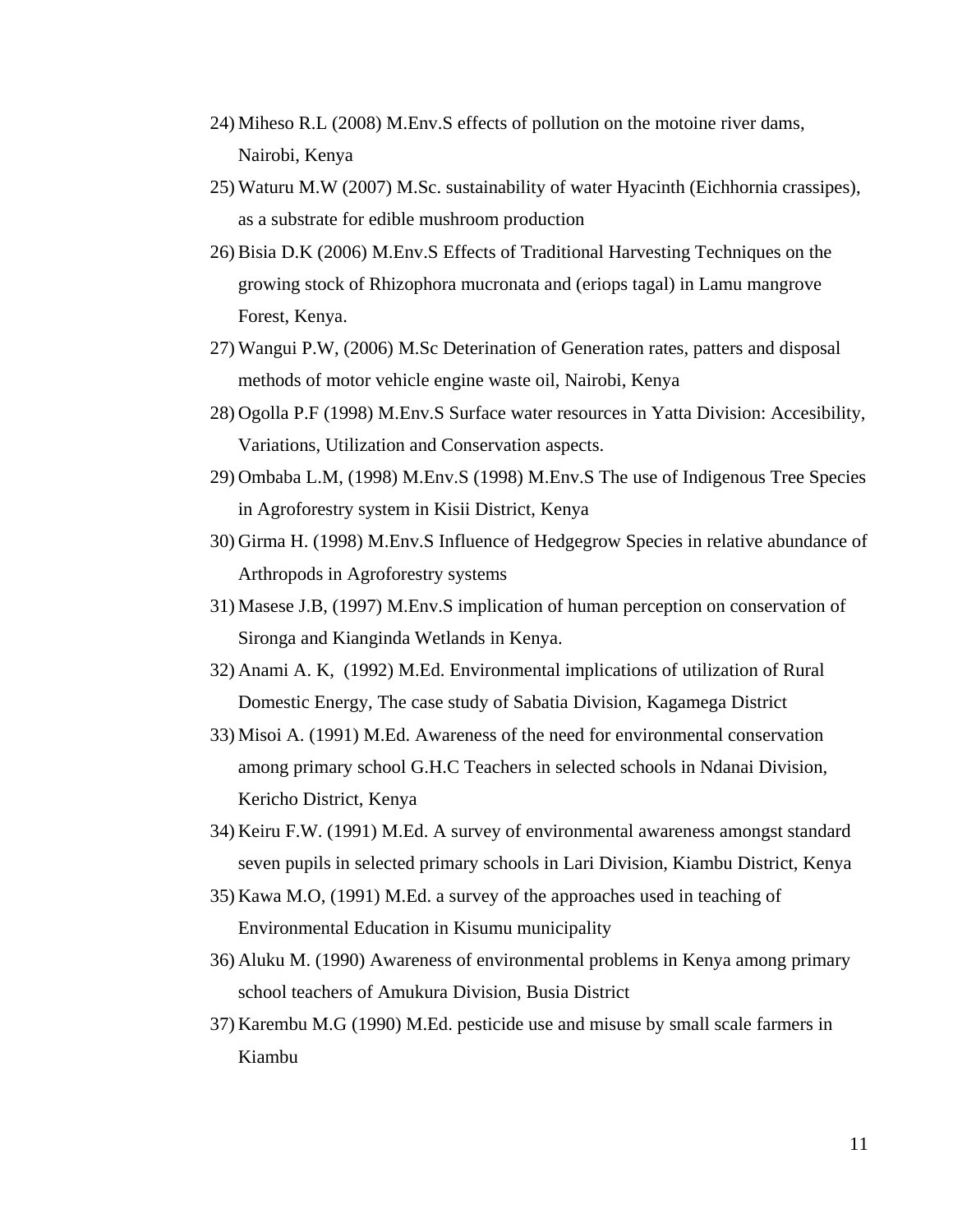38) Mwangi E.W. (1990) PGDE Environmental awareness, attitudes and participation among primary school children in urban setting

# **1.3.4.2 Ph.D. Thesis Supervised and Completed:**

- 1) Mutinda, J. W, (2009), Ph.D, The impact of Wood Curving and Handcraft Industries on the environment. The case of Wamunyu and Katangi Locations of Machakos District of Kenya.
- 2) Esther C. K, (2009) Ph.D Physico-chemical Parameters of Identified water reservoirs.
- 3) Otewa, J.O, (2005), Ph.D Pupils understanding of the concepts of Environment, The case of Nyanza Province of Kenya.
- 4) Karembu, M. G, (2002), Ph.D, Contribution of Primary schools towards Environmental Enhancement in Kenya. The case of Kiambu District.
- 5) Kimani, E. N, (2001) Ph.D., Enhancement of community participation in the development schools and in Income Generating projects in rural areas. The case of Kiambu District of Kenya.
- 6) Mithinji, M. M, (1999) Ph.D., a comparative study of biblical teaching and Ameru concept of Environmental Conservation.

# **1.4 Professional / Consultancy**

# **1.4.1 Networking / Collaboration**

- Attended East African Environmental Network Conference (EAENC) held at the National Museum of Kenya between  $24^{\rm th}$  –  $25^{\rm th}$  May $2016$
- Invited to participate in UNEP SADC Regional Environmental Education Programme Workshop focusing on inclusion of environment and sustainability in University courses and campus management in Africa – Held in Howick South Africa from  $23<sup>rd</sup>$  to  $25<sup>th</sup>$  Nov. 2005
- Attended a panel discussion for southern Networks for Environment and Development in Africa for SOMED/CERE youth environment Movements , December 1 – 3, 1998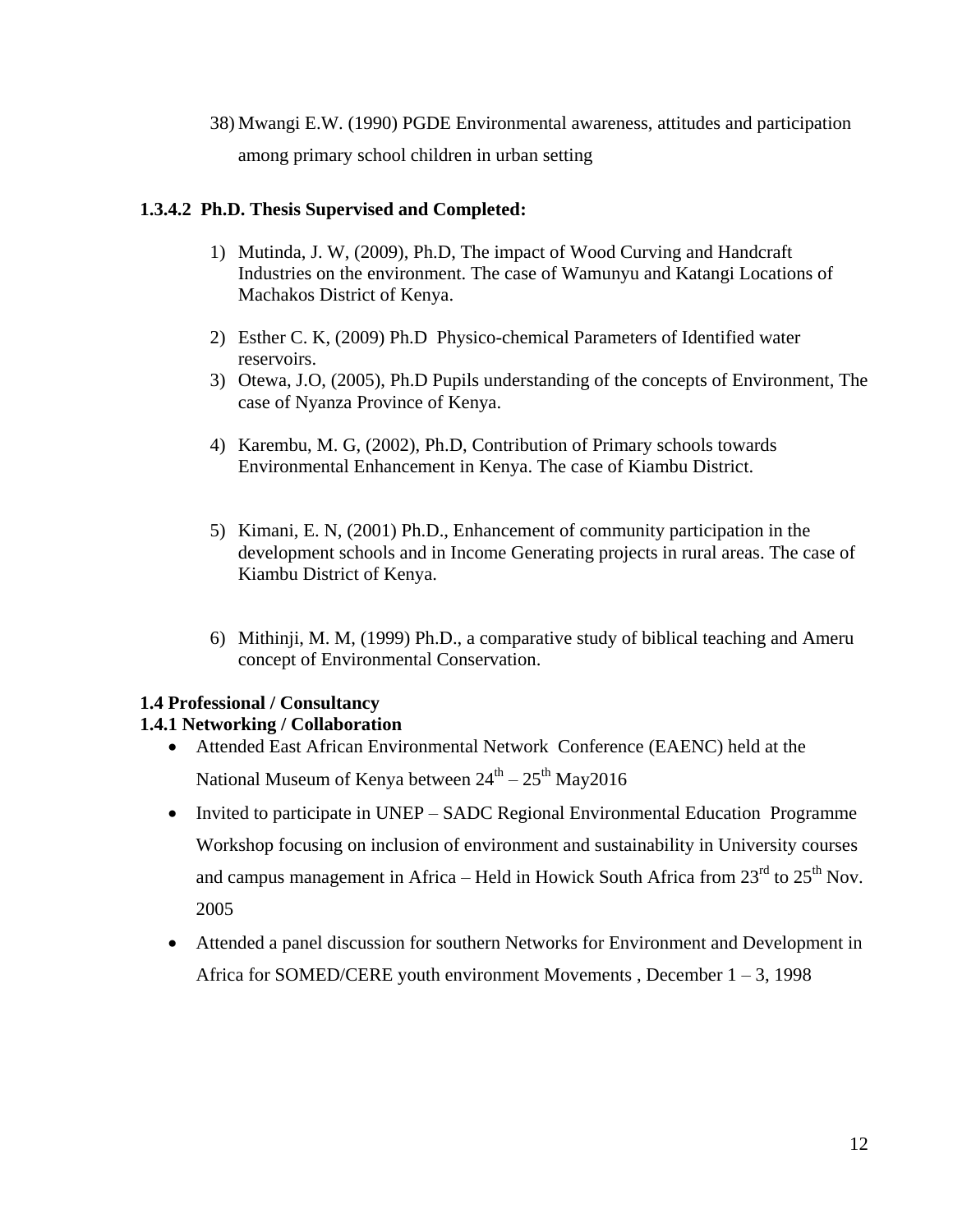## **1.4.2 Editorial Boards / Referee for Professional Periodical**

- Appointed Editorial Board Member of the "**The Pied Crow**"- an Environmental periodical.
- Appointed into Editorial Board of Bureau of Educational Research Center of Kenyatta University.

## **1.4.3 Consulting for International /National Boards**

- Appointed by the Ministry of Education as a consultant in "**School Improvement Plan Training Project**" - to coordinate Training of Teachers in Bomet County.

## **1.4.4 Consulting for Organizations/Institutions**

- i) Appointed Senior Research Associate by York University in "**Biodiversity Project**" for sub-Saharan region
- ii) Appointed facilitator in UNEP's ESD course for university leaders under MESA UNIVERSITY PROGRAMME NETWORK –  $3^{\text{rd}} - 9^{\text{th}}$  May, 2006
- iii) Appointed facilitator for the Nile Basin Environmental Education regional training workshop in Nairobi  $10^{th} - 13^{th}$  May, 2006
- iv) Appointed Lead Professor in the "World Vision" Leeds University Environment and Development programme
- v) Appointed to participate in UNESCO's Research team to asses Mau Catchment verses Human activities 31<sup>st</sup> March, 2009

#### **1.4.5 Membership to Academic/Professional Bodies**

i) Member of Kenya Association for Environmental Impact Assessors and registered and

- **E.I.A** 'Lead Expert'
- ii) Belong to Soil society of East Africa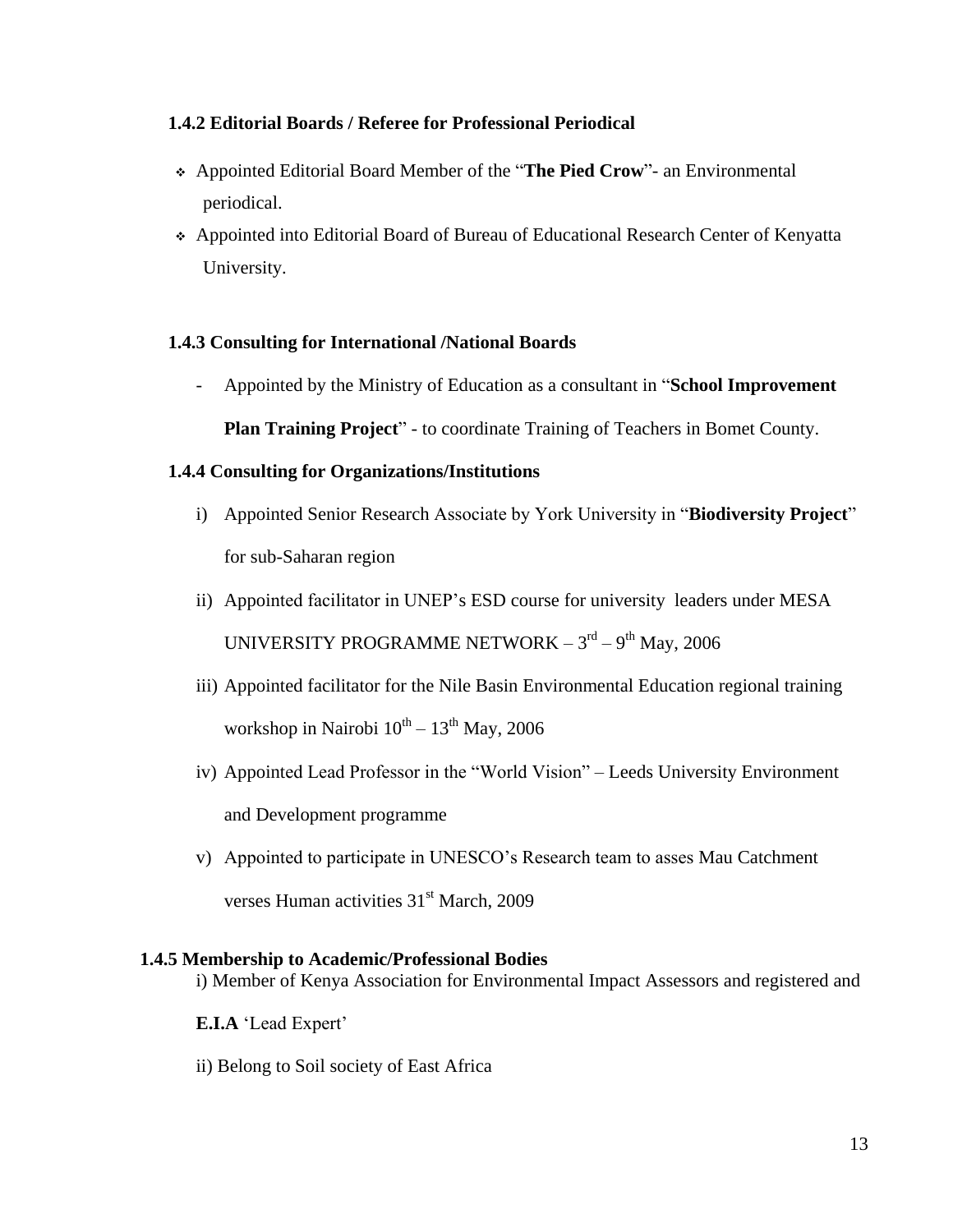# **1.4.6 Any Other (Editorship /Peer Review, External Examiner, etc.)**

Served as an External Examiner for the following Universities

- University of Nairobi, Range Management (1996 / 1997)
- Maseno University (2001)
- Nairobi University LARMAT Department (2005 2007)
- Masinde Muliro University (2010)
- Technical University of Kenya (2011)

#### **1.5 Administration and Responsibilities**

#### **1.5.1 Recognized University Administrative Positions**

- i) Dean of Faculty of Environmental studies with effect from February 1994 to March 1999
- ii) Chairman department of Environmental sciences from September 1993 to March 1996
- iii) Served as an Examination coordinator department of Environmental Education
- iv) Chairman of the Senate/University Committee
- Chairman of faculty of Environmental studies board of examiners from 1994 1999
- Chairman of the university organizing committee for international conference on Transformation of committee for International Higher Education management and leadership
- v) Membership of Senate committee or University board
- Member of promotion and appraisal committee of the University
- Member of universities committee of inquiry into riots at Kenyatta University
- Member of University committee on Bureau of Training and consultancy formation
- vi) Renewal of Appointment
	- a) Renewal of Chairmanship of Department,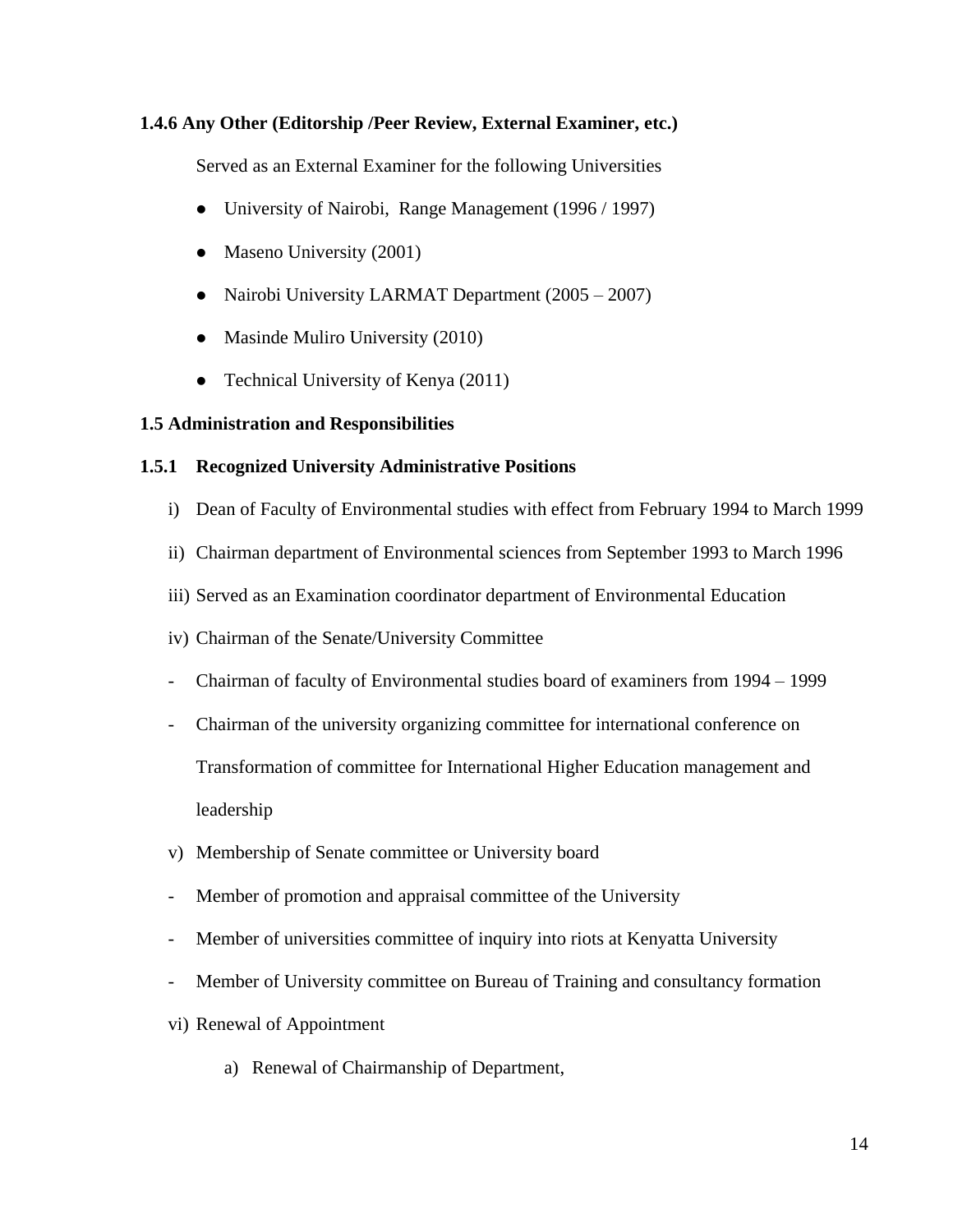b) Renewal of deanship of Faculty.

## **1.5.2 Other Responsibilities in the University**

- i) Served as Academic Advisor for undergraduate students
- ii) Co-ordinate jointly taught units in the school of Environmental studies i.e. statistics, and Research Methods.
- iii) Departmental of Curriculum Development Committee member for Department of Environmental Education.

## **1.6 Community Engagements and Other Contributions**

#### **1.6.1 Research Funding**

- Wrote a Proposal together with Environmental Education Departmental members requesting funds for facilitation of activities and workshops on **Animal Welfare Education** that was held between June  $10<sup>th</sup>$  and  $12<sup>th</sup>$  of 2014. Funds were paid to Kenyatta University amounting to Kshs. 1,479,000.00 (receipt herewith attached)

#### **1.6.2 Community Outreach Service**

- a) Served as Chairman and member of Board for the following schools;
- i) Kabungut Secondary School Bomet From 1991-2009
- ii) Kayole Secondary School Nairobi County
- iii) Siwot Girls Secondary School Nakuru County From 2011 to Date.
- Serves as chairman for all schools
- b) Elected Chairman Bomet District Bursary Committee
- c) Appointed chairman of Kuresoi South Constituency (Nakuru County) Taskforce for the establishment of a University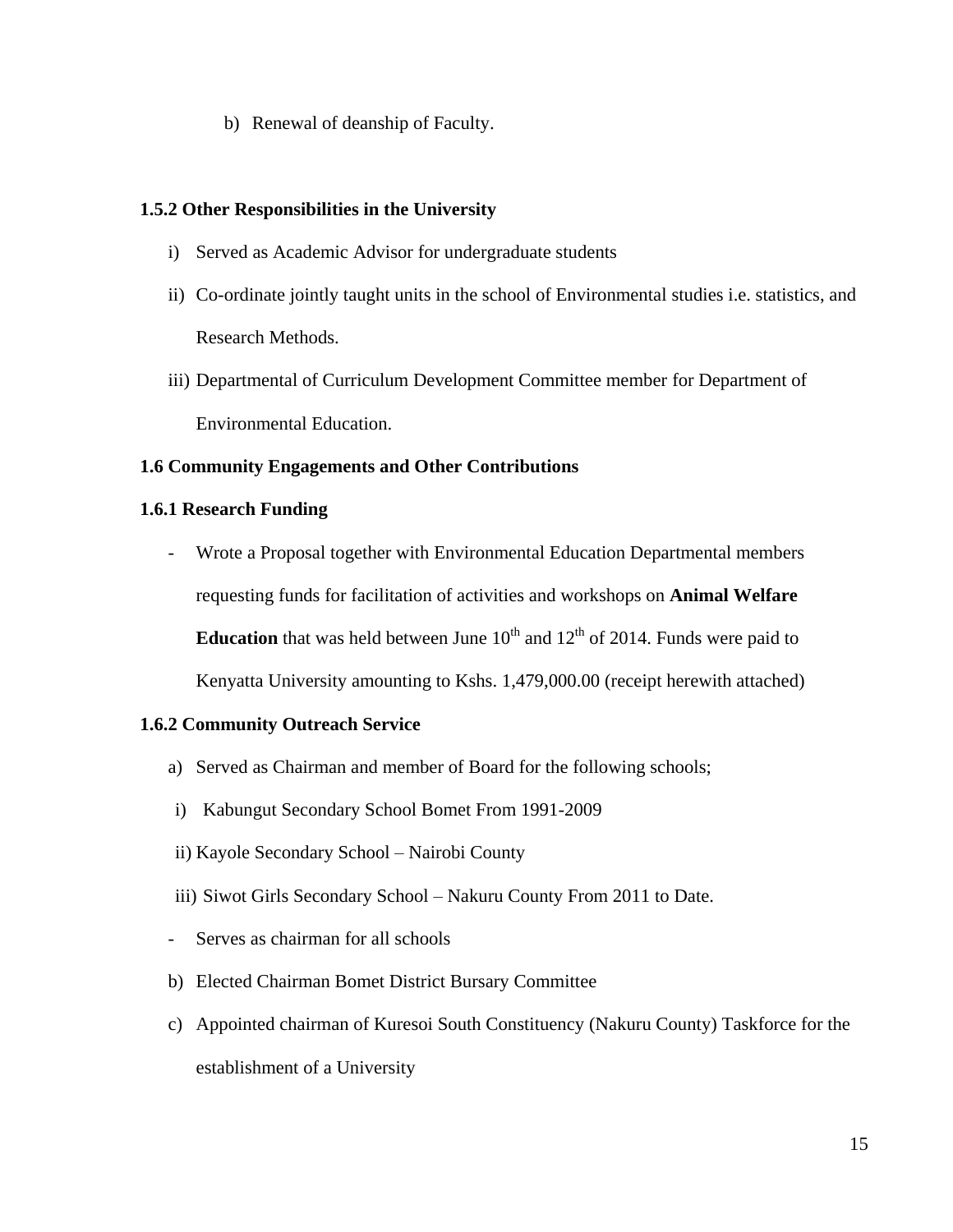#### **1.6.3 Professional Affiliations and Portfolios**

- Registered lead Expert on Environmental Impact Assessment
- Nominated by MEST to represent the country in sub regional water bodies in the conference on rational management and protection of water bodies in the great lake region.
- Appointed member of the National Environment Council on  $13<sup>th</sup>$  February, 2001
- Invited by ministry of Education as a resource person in the Kenya National Technical committee (KNATCOM) – UNESCO stake holders workshop at SUNN SAND Beach Resort, Mombasa held on  $10^{\rm th}$  –  $15^{\rm th}$  Nov. 2008
- Appointed National Chairman of IHP in Kenya Mission to UNESCO

## **1.6.4 Recognition, Awards and Honors**

- Recognized and appointed by Kenya Water Institute (KEWI) to be a member of the taskforce to restructure and develop the institute to a center of excellence
- Won the British council scholarship in 1994 to undertake a course in EIA in Harare, Zimbabwe in 1994

#### **1.6.5 Any other Sub category**

- Invited by Technical university of Kenya to participate in writing up of a curriculum of Environmental Science
- Invited by Nairobi Wildlife clubs of Kenya to be a guest in their Nairobi regional Conference held in Kenyatta university on  $25<sup>th</sup>$  February, 1995